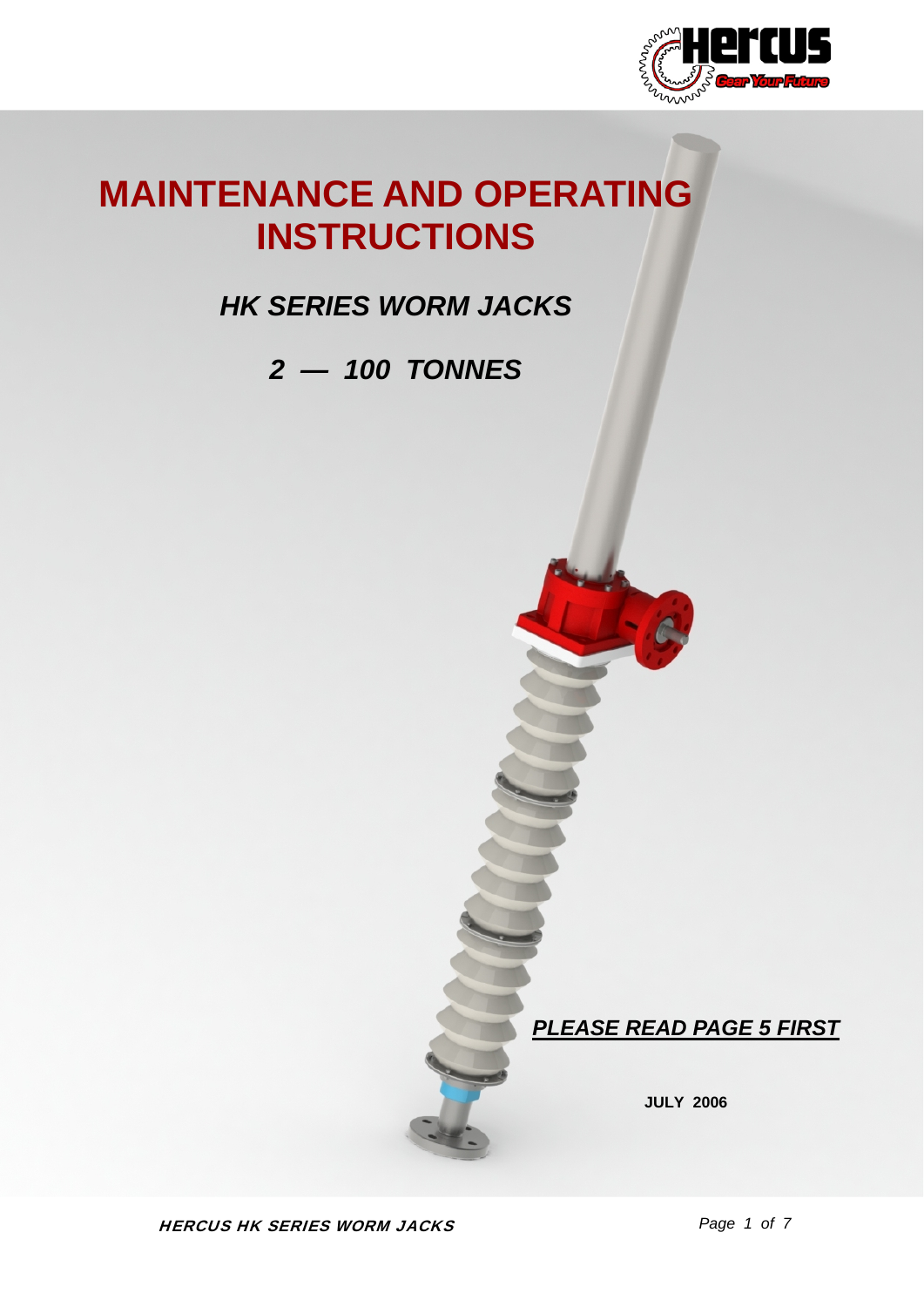

#### **HK SERIES WORM JACKS - OPERATING DATA**

#### **CAPACITY**

 Rated capacities of Jacks are maximum designed loads based on structural and mechanical strength and should not be exceeded.

 These loads assume intermittent and/or low speed operation which will permit dissipation of heat.

 When this is not the case the capacity of the Jack can be further limited by heat build-up in the worm wheel nut.

 Except for very low speeds Jacks are suitable for continuous operation only at greatly reduced capacity.

 Heat build-up in the nut can also become a problem when Jacks having very long screws are traversed through their full stroke in one movement.

#### **HIGH SPEED OPERATION**

 The maximum recommended input speed for HK series Jacks is 500 RPM unless the Jack is operating for very short intervals and at reduced load. For short term operation input speeds of up to 1800 RPM are acceptable for loads not exceeding 25% of normal rated capacity.

#### **SELF LOCKING**

 Hercus HK series Jacks are self locking and will not lower of their own accord under steady load.

 Where externally induced vibration is present this does not necessarily apply and the Jack could creep down unless some other form of positive locking is provided.

#### **LIFT LIMITATIONS**

 For applications where the load screw is under tension the capacity of the Jack is not limited by the length of travel. When the screw is under compression the maximum allowable load is limited by the column strength of the screw.

#### **SIDE LOADS**

 The HK series of jacks are intended primarily for raising and lowering loads and side thrusts should be avoided or taken by guides wherever possible. Any side thrust will reduce efficiency and accelerate wear.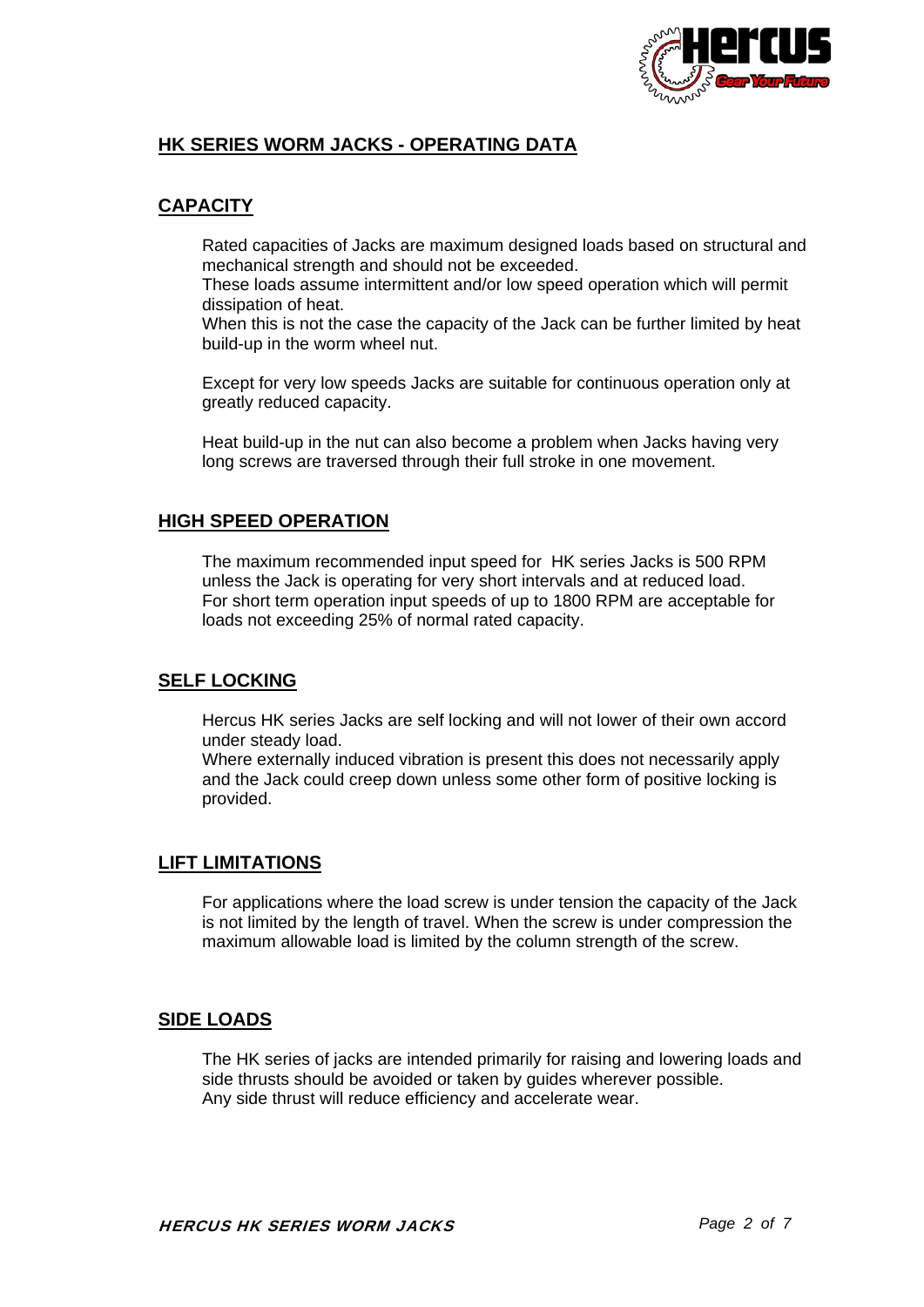

#### **OPERATING TEMPERATURE**

 Load and speed ratings for HK series Jacks are based on ambient temperatures up to 80 deg.C.

The use of high temperature greases will permit this to be raised to 170 deg.C.

#### **BACKLASH**

 Backlash in Jacks is an accumulation of clearance in the lifting screw, the worm gearing and load bearings and must be sufficient to accommodate lubricant and prevent binding under load.

 The backlash present will vary from approximately 0.25mm in HK2T series to approximately 0.50mm in HK20T sizes.

#### **CONNECTION IN SERIES**

 For Jacks operating in series the number of units which may be connected in line is limited by the torque capacity of the input shaft of the first Jack. Where Jacks are operating at less than full load the number in series may be increased proportionally.

#### **LUBRICATION**

 HK Series worm Jacks are despatched packed with grease which under normal conditions should be sufficient for six to eight weeks operation. In regular use the Jack should be lubricated every six to eight weeks using one of the following extreme pressure greases or their equivalent.

> Shell Alvania EPI Caltex Ultra Duty Grease 2 Ampol EPCI Mobil Mobilux EP2

 For very severe conditions the jack should be lubricated weekly with a molybdenum disulphide grease in both the box and on the screw thread.

 When Jacks are operating continuously or at high speeds lubrication must be more frequent and it may be necessary to make some alternative arrangement for lubrication of the screw thread.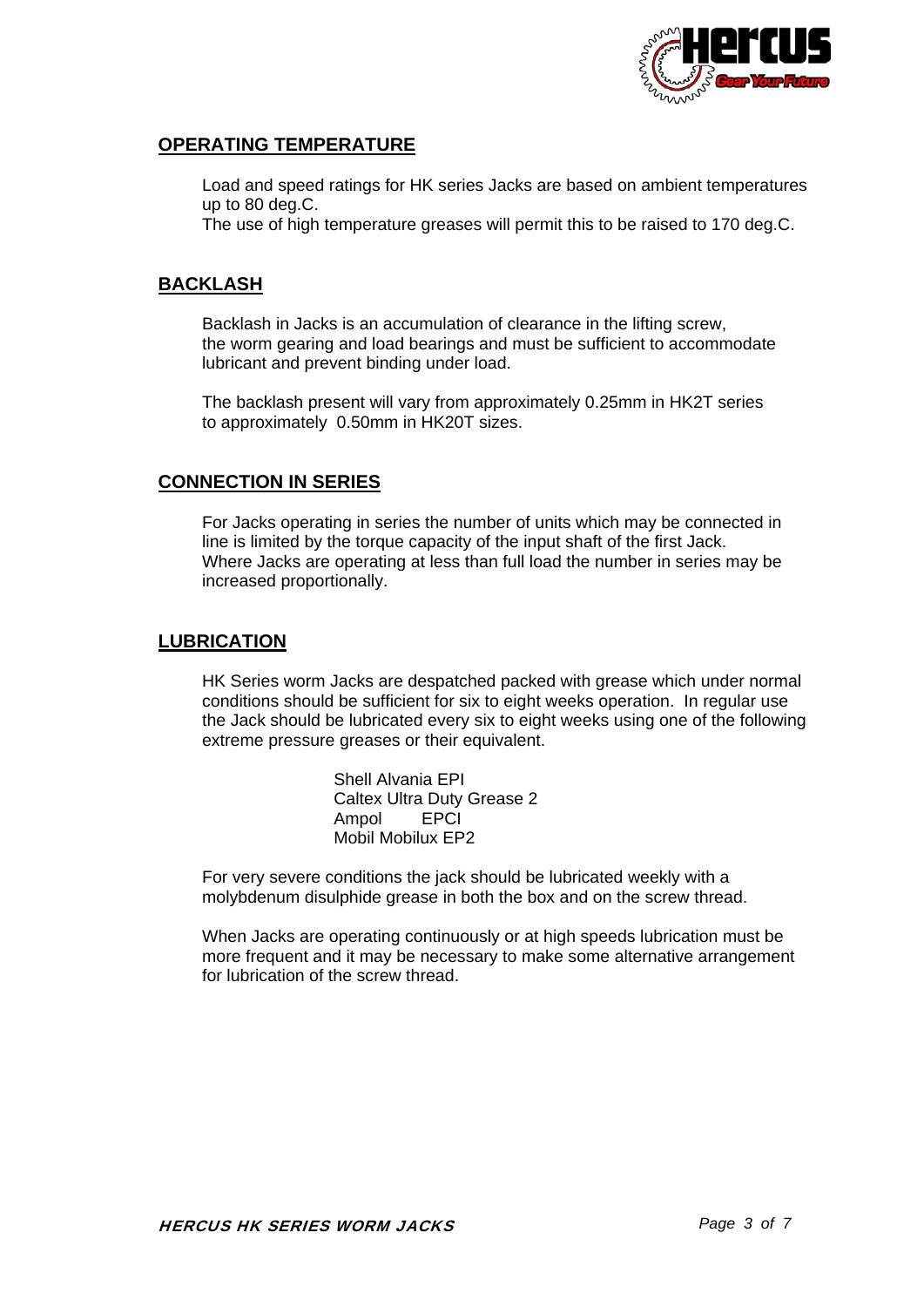

### **INSTALLATION**

 When installing worm Jacks it is essential to ensure that they are securely bolted on rigid mounts with proper support and adequate foundations.

Connection of input shaft and lifting screw should be checked for alignment.

 Where mis-alignment is likely to pose a problem the input connection should if possible be made through some type of flexible coupling.

 Prior to starting up the installation should be cranked over by hand to ensure freedom from binding.

 Power operated installations should where appropriate, have limit switches, visual travel indicators or safety stops to guard against over travel.

 In addition a positive stop should be installed to prevent the lifting screw from being ejected from the jack in case of accidental over travel.

 When Jacks are to be used under conditions of stalled load a torque limiting clutch or similar mechanism should be incorporated to guard against accidental overloading.

### **MAINTENANCE**

In service, Jacks should be checked regularly for cleanliness, damage and wear.

 Load screw threads should be kept clean and lubricated and in dirty conditions it is desirable that they be covered by protective boots.

Dust or grit should not be allowed to accumulate around working parts.

 When not in operation Jacks should be left in the closed position if circumstances permit.

Drive connections should periodically be checked to ensure continued alignment.

 Linear backlash in the lead screw should be checked periodically for wear in the worm wheel nut.

 When wear in the worm wheel nut thread exceeds half of the thread thickness a potential danger of shear failure under full load could exist and the nut should be replaced.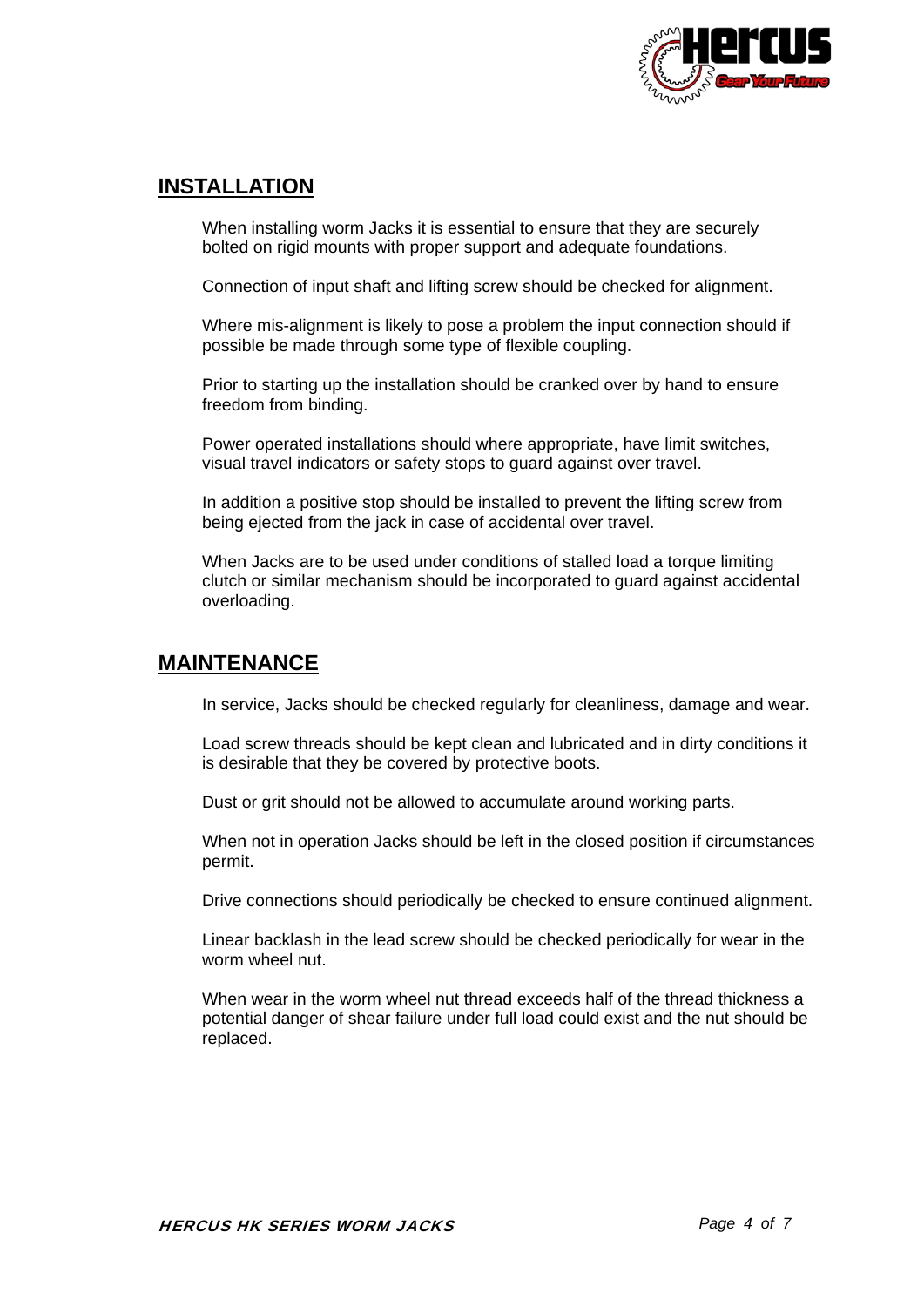

### **OPERATION**

#### *CAUTIONS, HAZARDS AND NOTES*

#### *PLEASE READ FIRST BEFORE OPERATION*

 Prior to starting up the installation for the first time you should manually operate the Jack Assembly by hand to ensure freedom from binding.

 All installations should if possible have end Stop Nuts fitted. These nuts aid as visual travel indicators and prevent the screw from over travel. If the worm screw nut should fail, the stop nuts would prevent the screw from being ejected from the worm jack assembly.

 In all automatic and powered installations a positive stop arrangement should be fitted at each end to prevent the stop nuts from making contact with the jack body or jack mounting plates.

e.g. fitting of limit switches or stroke limiting devices.

 When Jacks are to be used under conditions of stalled load a torque limiting clutch or similar mechanism should be incorporated to guard against accidental overloading and screw jack damage.

 When self supporting bellows are used, never allow the stop nuts to compress the bellows assembly against the worm jack or mounting plates. Damage will occur to the bellows assembly and normal bellows operation may not be possible. If this situation occurs, check bellows assembly before resuming normal operation of worm jack assembly.

Keep worm jack and screw assemblies well lubricated at all times.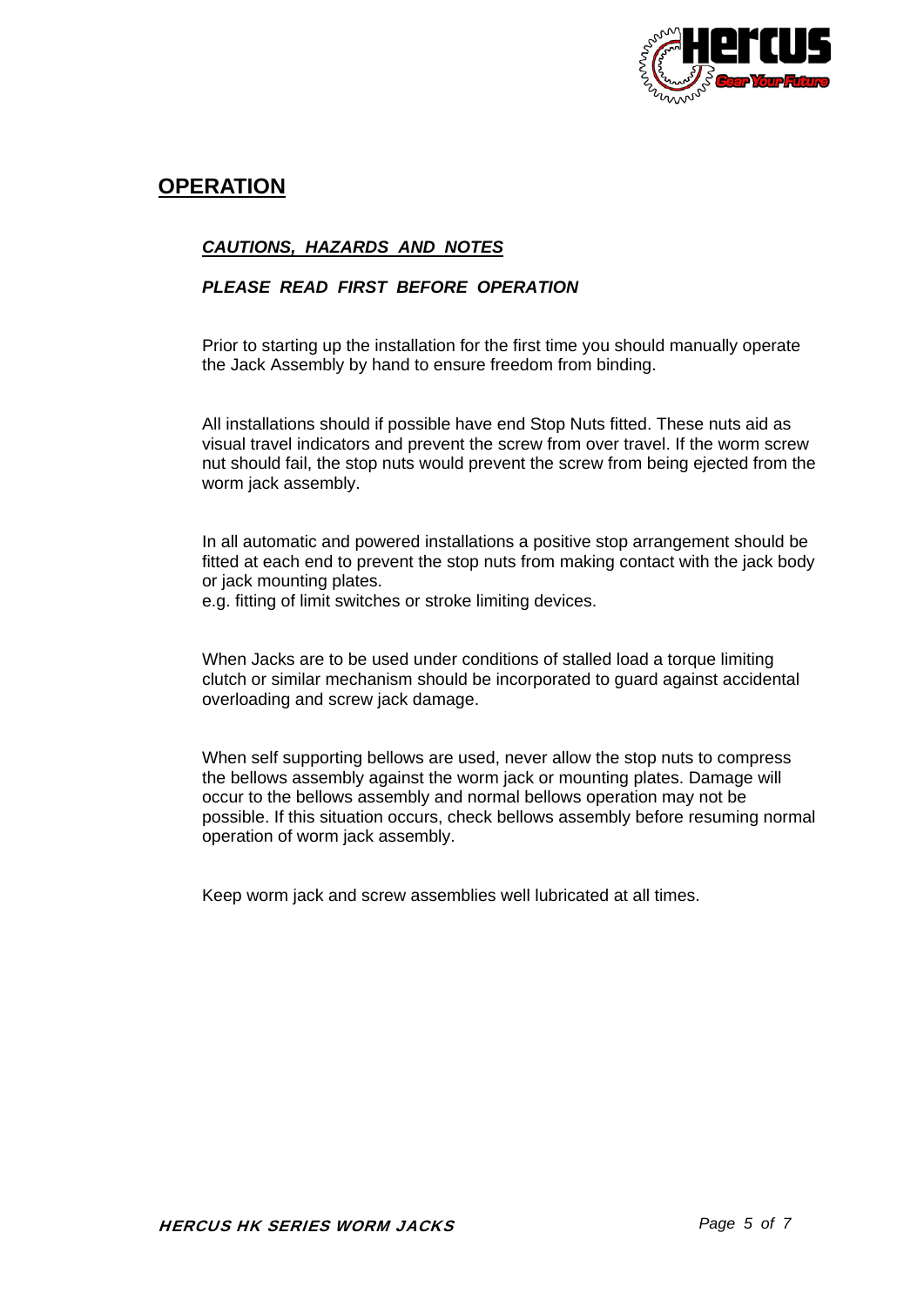



## **Part List**

 The above diagram demonstrates an average assembly, variations will occur between different models.

e.g. 2 and 5 tonne Jacks do not have 'worm cap open' fitted as standard.